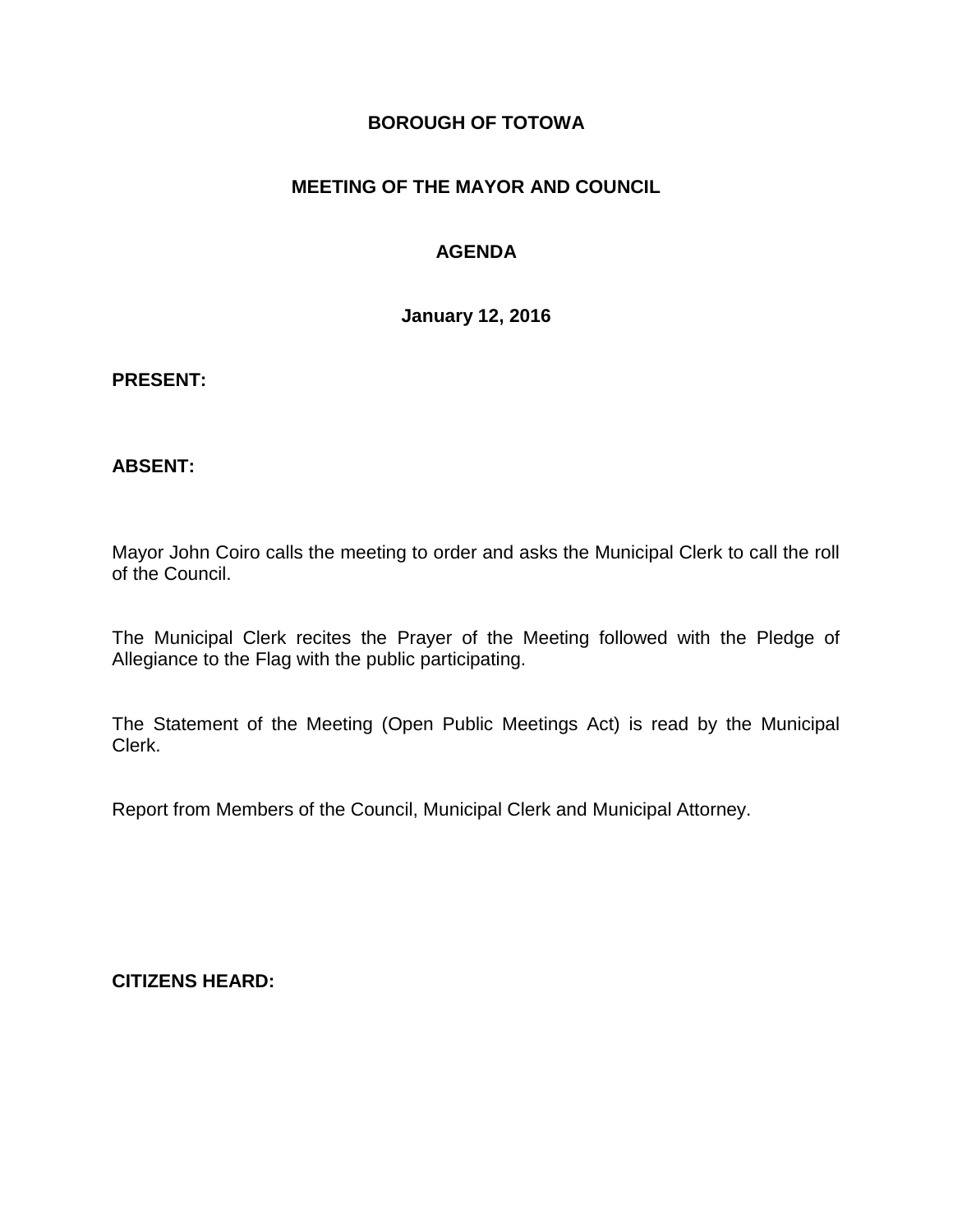Minutes of the Mayor and Council for the meeting of December 22, 2015.

Minutes of the Mayor and Council for the Reorganization Meeting of January 1, 2016.

# **COMMITTEE ON FINANCE: PICARELLI, D'ANGELO, FONTANELLA.**

Resolution No. 2016-02 for the payment of bills.

Resolution authorizing the Tax Collector to waive and eliminate any credits or balances for any account under \$10.00 for the year 2015.

Payment of the 1<sup>st</sup> Quarter 2016 Budget Allotment to the Borough of Totowa Public Library in the amount of \$185,674.

Letter from the employees of the Municipal Complex requesting permission to switch the following holidays: Election Day, Tuesday, November  $8<sup>th</sup>$  for the day after Thanksgiving, Friday, November 25, 2016.

## **COMMITTEE ON PUBLIC SAFETY: PUGLISE, FONTANELLA, BUCHER.**

No report.

## **COMMITTEE ON PUBLIC WORKS: D'ANGELO, PUGLISE, ANDRIANI.**

Letter from DPW Superintendent Jim Niland requesting permission to switch the following holidays: Lincoln's Birthday, Friday, February  $12<sup>th</sup>$  for Friday, July 1<sup>st</sup>; and Election Day, Tuesday, November 8<sup>th</sup> for the day after Thanksgiving, Friday, November 25, 2016.

Letter from the Passaic Valley Water Commission advising that water rates will increase another 5%, effective January 1, 2016.